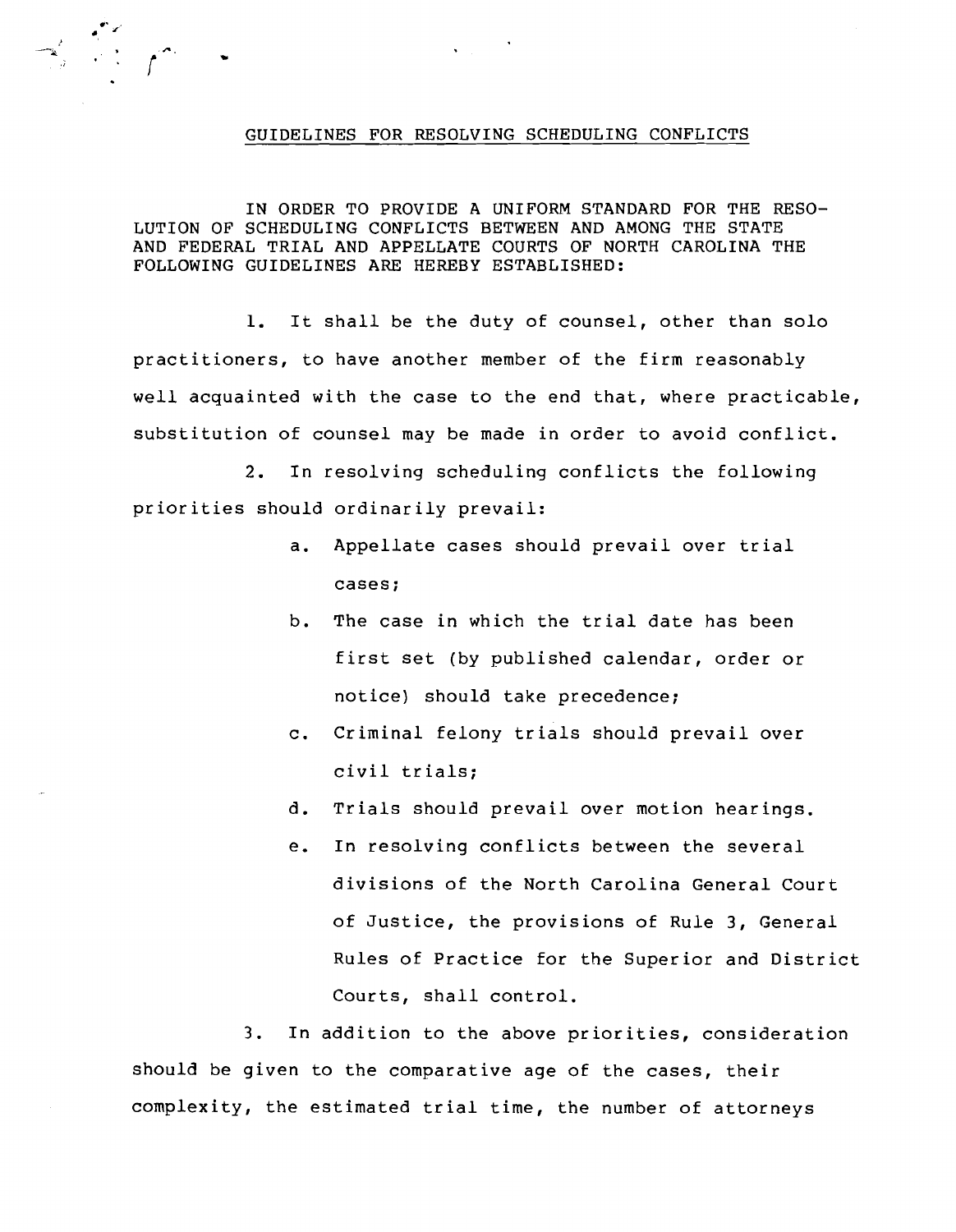and parties involved, whether the trial involves a jury, and the difficulty or ease of rescheduling.

4. It shall be the duty of an attorney promptly upon learning of a scheduling conflict to give written notice to opposing counsel, the clerk of all courts and the presiding judges, if known, in all cases, stating therein the circumstances relevant to a resolution of the conflict under these guidelines.

5. The judges of the courts involved in a scheduling conflict shall promptly confer, resolve the conflict, and notify counsel of the resolution.

6. If the judges of the courts involved are unable to resolve the conflict they shall so notify the chairman of the State-Federal Judicial Council of North Carolina. The chairman and vice-chairman of the State-Federal Judicial Council of North Carolina shall then resolve the conflict.

7. Nothing in these guidelines is intended to prevent courts from voluntarily yielding a favorable scheduling position, and judges of all courts are urged to communicate with each other in an effort to lessen the impact of conflicts and continuances on all courts.

ADOPTED by the State-Federal Judicial Council of North Carolina on this the 20th day of June 1985.

/'  $\sqrt{2}$ Secretary